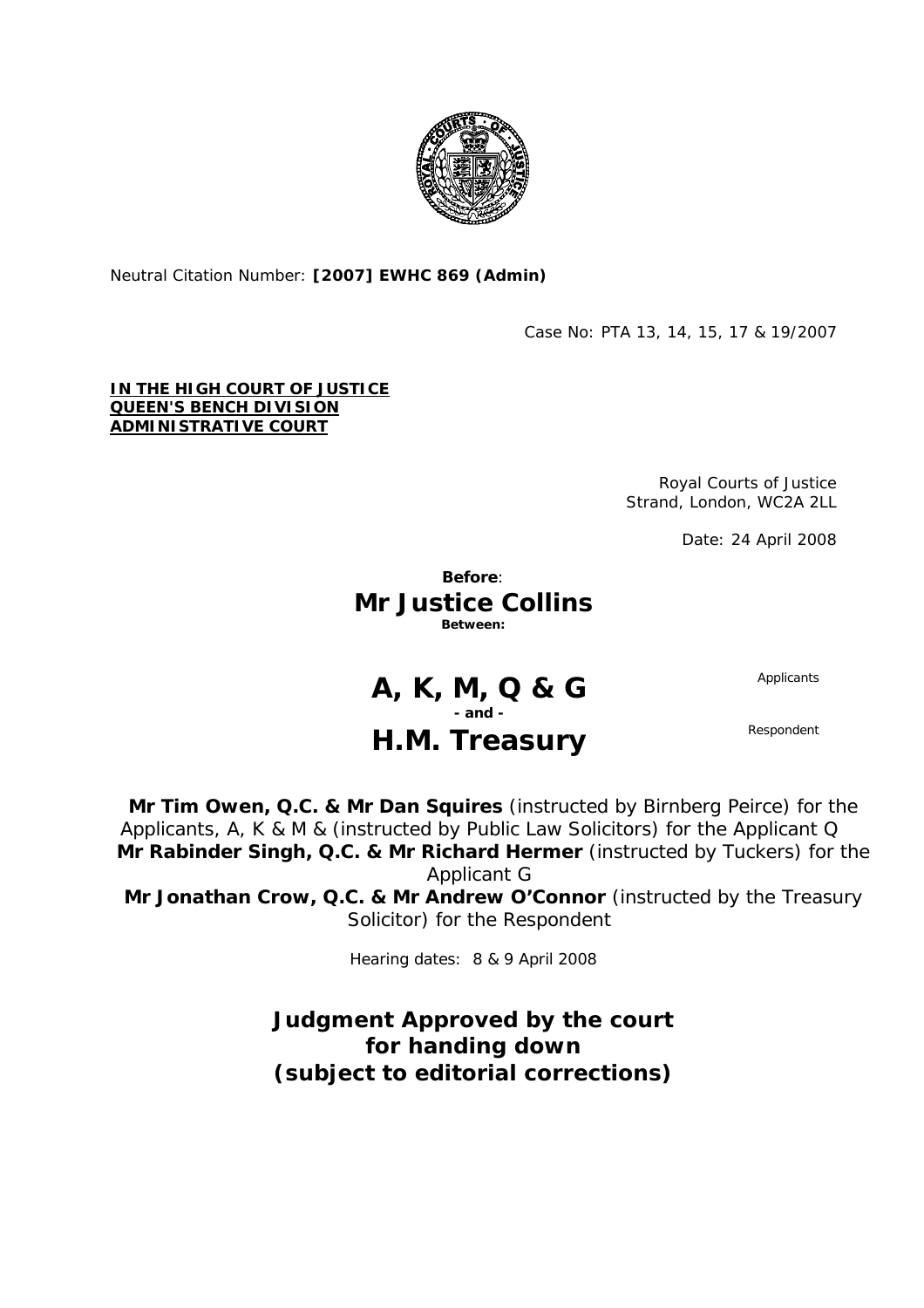## **Mr Justice COLLINS :**

1. All five applicants have been subjected to freezing orders over their assets in accordance with the Terrorism ( United Nations Measures) Order 2006 (2006 No.2657) (the TO). In G's case, there is also an order against him by virtue of the Al-Qaida and Taliban (United Nations Measures) Order 2006 (2006 No. 2952) (the AQO). Each order contains a provision (Article 5(4)) whereby ;-

"The High Court … may set aside a direction on the application of –

- (a) the person identified in the direction, or
- (b) any other person affected by the direction."

The applications before me are made under those Articles. However, as will become apparent, in G's case he cannot rely on Article 5(4) of the AQO and so his application will have to be changed to a claim for judicial review of the direction made against him. Although this was not raised in the course of the hearing, Mr Crow, Q.C. did not seek to contend that G should not have any remedy if there was one available simply because he had relied on Article 5(4). Accordingly, I propose to treat the application as if it were a claim for judicial review, grant permission, dispense with all requirements of CPR 54 and reach a decision on the merits of the claim.

2. The hearing before me resulted from an order I made by consent setting out a number of preliminary issues which should be determined. These are:-

"Schedule of Issues for Preliminary Determination

- A. *Under the Terrorism (United Nations Measures) Order 2006* 
	- 1. Is the Order ultra vires the United Nations Act 1946 and/or incompatible with Convention rights enjoyed under Schedule 1 of the Human Rights Act and/or unlawful by reference to the principle of legality?
	- 2. Is it lawful to apply the Special Advocate procedure to applications under Article 5(4) of the Order?
	- 3. Where a party is challenging a designation to Article 5(4) of the Terrorism Order, is the burden of proof on the Applicant to demonstrate that the designation should be set aside, or does the burden of proof rest upon the Respondent to demonstrate the existence of threshold conditions for designation?
	- 4. On a hearing of an application under Article 5(4) of the Terrorism Order, what is the applicable standard of proof?
	- 5. What is the role of the High Court, and the test to be applied by it, when determining an application under Article 5(4)?
- B *Under the Al Qaida and Taliban (United Nations Measures) Order 2006* 
	- 1. Does the Court have any power to set aside a designation made under Article 3(1)(b) of the Order?
	- 2. If the Court has no such power under Article 5(4), does it have any other power to set aside such a designation?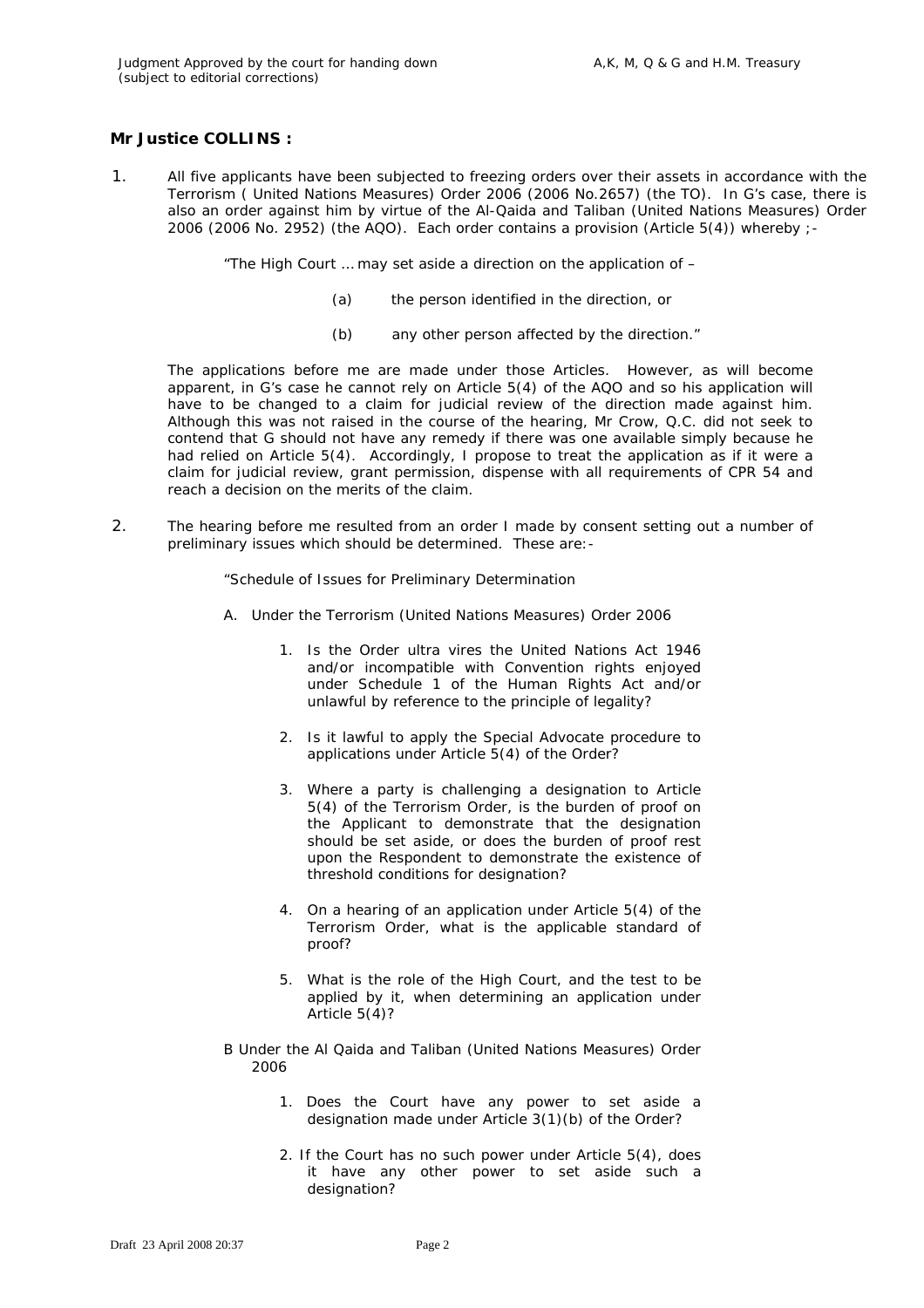## 3. As per issues A1-5."

 In argument, they were expanded to cover a general attack upon the lawfulness of each order and upon the freezing orders and more particularly upon the criminal offences created by the Orders which could be committed by those who were aware that an individual was subject to a freezing order.

- 3. Both Orders were made under powers conferred by s.1 of the United Nations Act 1946. This provides, so far as material:-
	- "(1) If, under Article forty-one of the Charter of the United Nations signed at San Francisco on the twenty-sixth day of June, nineteen hundred and forty five (being the Article which relates to measures not involving the use of armed force) the Security Council of the United Nations call upon His Majesty's Government in the United Kingdom to apply any measures to give effect to any decision of that Council, His Majesty may by Order in Council make such provision as appears to Him necessary or expedient for enabling those measures to be effectively applied, including (without prejudice to the generality of the preceding words) provision for the apprehension, trial and punishment of persons offending against the Order …
	- (4) Every Order in Council made under this Section shall forthwith after it is made be laid … before Parliament."

It is to be noted that, although it must be laid before Parliament, there is no procedure which enables Parliament to scrutinise or to amend any Order, although no doubt an individual Member could seek to initiate a debate if he or she felt that an Order was unsatisfactory. Each order was laid before Parliament the day after it was made and came into force on the following day.

4. Article 41 of the Charter of the United Nations provides :-

"The Security Council may decide what measures not involving the use of armed force are to be employed to give effect to the decisions, and it may call upon its Members of the United Nations to apply such measures. These may include complete or partial interruption of economic relations and of rail, sea, air, postal, telegraphic, radio and other means of communication, and the severance of diplomatic relations."

It is necessary to read Article 41 in the context of the purposes of the UN, which by Article 1 include achieving international cooperation in solving international problems and "promoting and encouraging respect for human rights and for fundamental freedoms for all without distinction as to race, sex, language or religion". (Article 1.3). Article 25 provides:-

"The Members of the UN agree to accept and carry out the decisions of the Security Council in accordance with the present Charter."

Article 39, which introduces Chapter VII, provides that it is for the Security Council to determine the existence of any threat to the peace, breach of the peace or an act of aggression and to decide what measures shall be taken in accordance with Articles 41 and 42 (which deals with more positive action if that under Article 41 is or has proved inadequate) to maintain or restore international peace and security. Finally, Article 103 provides:-

"In the event of a conflict between the obligations of the Members of the UN under the present Charter and their obligations under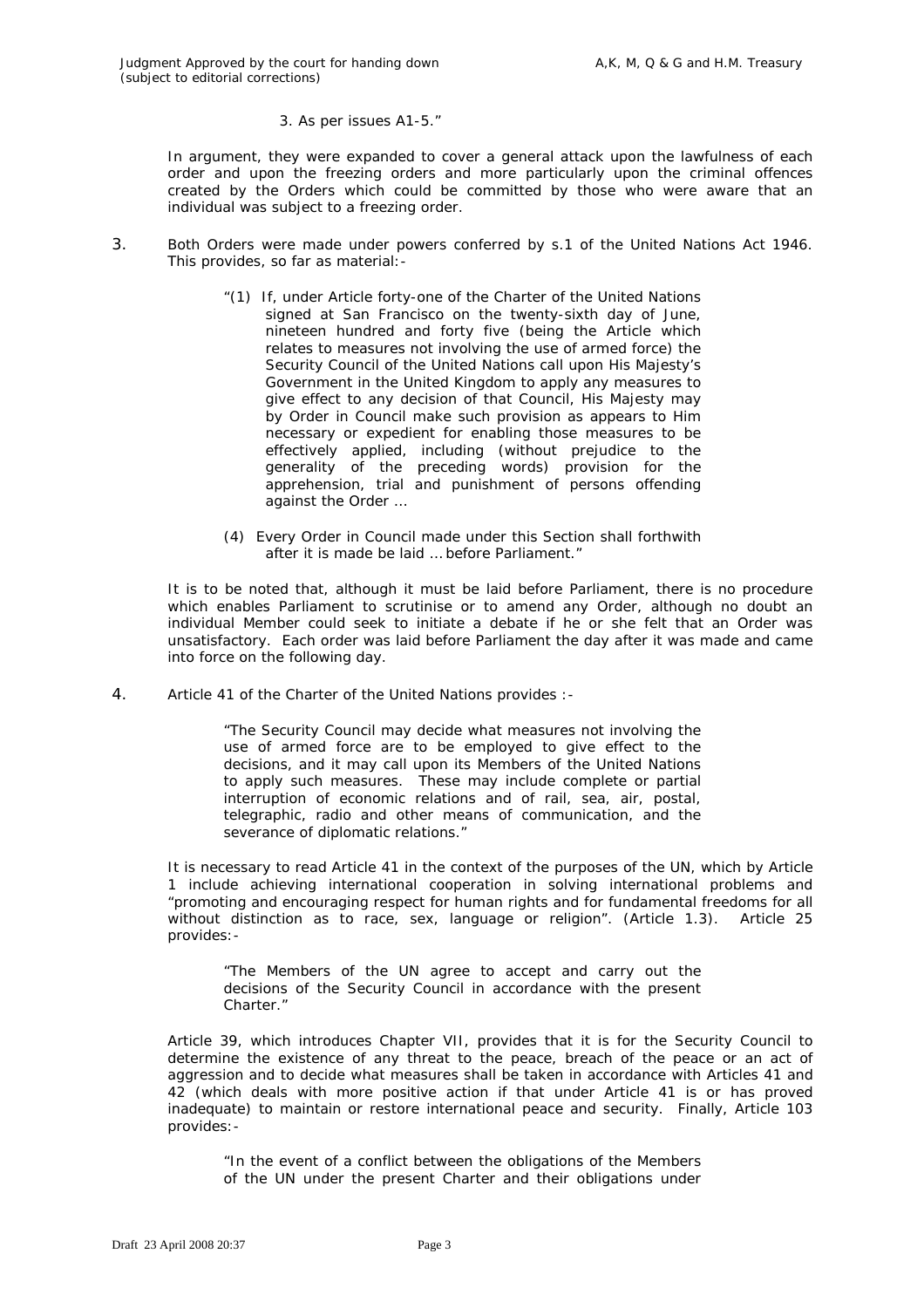any other international agreement, their obligations under the present Charter shall prevail."

- 5. I come now to the resolutions of the Security Council which have led to the Orders. The TO is based on two Resolutions. The first is 1373/2001 which decides (Paragraph 1) that all States shall:-
	- "(a) Prevent and suppress the financing of terrorist acts;
	- (b) Criminalise the wilful provision or collection by any means, directly or indirectly, of funds by their nationals or in the territories with the intention that their funds should be used, or in the knowledge that they are to be used, in order to carry out terrorist acts;
	- (c) Freeze without delay funds and other financial assets or economic resources of persons who commit, or attempt to commit, terrorist acts or participate in or facilitate the commission of terrorist acts; of entities owned or controlled directly or indirectly by such persons; and of persons and entities acting on behalf of, or at the direction of such persons and entities, including funds derived or generated from property owned or controlled directly or indirectly by such persons and associated persons and entities.
	- (d) Prohibit their nationals or any persons and entities within their territories from making any funds, financial assets or economic resources or financial or other related services available, directly or indirectly, for the benefit of persons who commit or attempt to commit or facilitate or participate in the commission of terrorist acts, of entities owned or controlled, directly or indirectly, by such persons and of persons and entities acting on behalf of or at the direction of such persons."

Paragraph 2(d) requires all States to 'prevent those who finance, plan, facilitate or commit terrorist acts from using their respective territories for those purposes against other States or their citizens.'

Resolution 1452/2002 applies to the regime which has led to the AQO and not directly to that which has resulted in the TO. However, advice has been given that a similar regime should apply. It provides that financial assets or economic resources which have been determined by the State to be

"(a) necessary for basic expenses, including payments for foodstuffs, rent or mortgage, medicines and medical treatment, taxes, insurance premiums and public utility charges, or exclusively for payment of reasonable professional fees and reimbursement of incurred expenses associated with the provision of legal services, or fees or service charges for routine holding or maintenance of frozen funds or other financial assets or economic resources."

should not be frozen.

This is subject to notification to the UN Committee by the State in question of its intention to authorise and to the Committee not objecting within 48 hours. Paragraph 1(b) deals with what are described as 'extraordinary expenses', but a dispensation in respect of these requires the Committee's approval.

6. The AQO relies on a number of resolutions. The starting point is 1267/1999, which by paragraph 4(b) requires the freezing of funds and other financial resources "including funds derived or generated from property owned or controlled directly or indirectly by the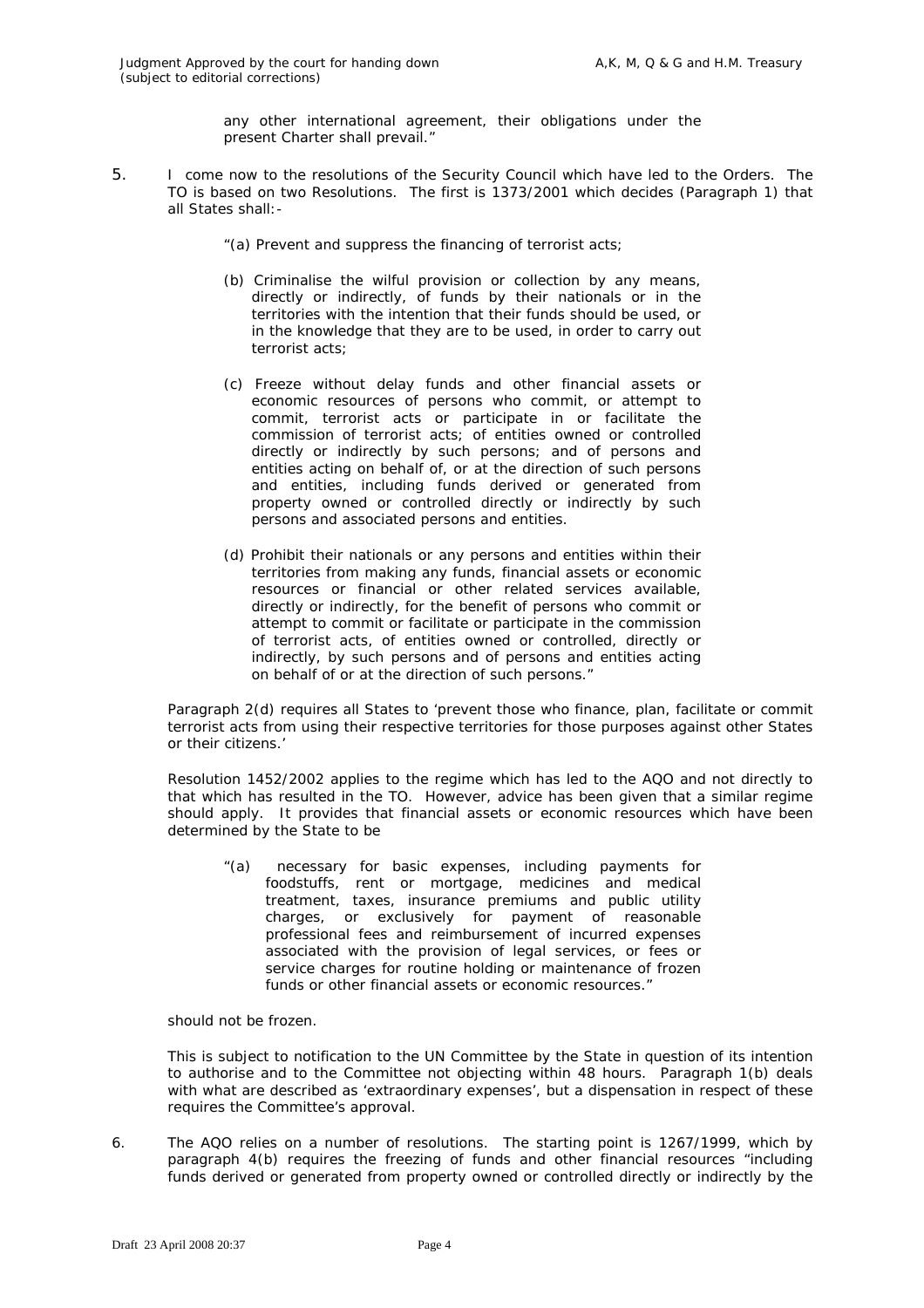Taliban or by any undertaking owned or controlled by the Taliban, as designated by the Committee established by paragraph 6 below, and ensure that neither they nor any other funds or financial resources so designated are made available, by their nationals or by any persons within their territory, to or for the benefit of the Taliban or any undertaking owned or controlled, directly or indirectly by the Taliban, except as may be authorised by the Committee on a case-by-case basis on the grounds of humanitarian need". Resolution 1333/2000 by paragraph 8 decides that all States should freeze funds and other financial assets "of Usama bin Laden and individuals and entities associated with him as designated by the Committee, including those in the Al-Qaida organisation" to ensure that no funds are made available directly or indirectly for the benefit of any person or entity associated with Usama bin Laden, including the Al-Qaida organisation. The Committee is requested to maintain an up to date list of individuals and entities designated as being associated with Usama bin Laden, including those in the Al-Qaida organisation. It is for the States and regional organisations to forward the names of persons or entities that should be designated in the list.

- 7. Resolution 1390/2002 decides that States must freeze the assets of those on the list maintained by the Committee, and ensure that such persons or entities cannot have made available to them any funds, financial assets or economic resources. Resolution 1452/2002 applies to these provisions. The need to freeze the assets of those on the list was confirmed in Resolution 1526/2004.
- 8. Resolution 1735/2006, which postdates the AQO, deals with the mechanics of listing. Paragraphs 5 & 6 provide that the Security Council:-

"5. Decides that, when proposing names to the Committee for inclusion on the Consolidated List, States shall act in accordance with paragraph 17 of resolution 1526(2004) and paragraph 4 of resolution 1617 (2005) and provide a statement of case; the statement of case should provide as much detail as possible on the basis(es) for the listing, including: (i) specific information supporting a determination that the individual or entity meets the criteria above; (ii) the nature of the information and (iii) supporting information or documents that can be provided; States should include details of any connection between the proposed designee and any currently listed individual or entity.

6. Requests designating States, at the time of submission, to identify those parts of the statement of case which may be publicly released for the purposes of notifying the listed individual or entity, and those parts which may be released upon request to interested States;"

Delisting is dealt with in Paragraphs 13 and 14. They read:-

"13. Decides that the Committee shall, continue to develop, adopt, and apply guidelines regarding the de-listing of individuals and entities on the Consolidated List;

14. Decides that the Committee, in determining whether to remove names from the Consolidated List, may consider, among other things, (i) whether the individual or entity was placed on the Consolidated List due to a mistake of identity, or (ii) whether the individual or entity no longer meets the criteria set out in relevant resolutions, in particular resolution 1617 (2005); in making the evaluation in (ii) above, the Committee may consider, among other things, whether the individual is deceased, or whether it has been affirmatively shown that the individual or entity has severed all association, as defined in resolution 1617 (2005), with Al-Qaida, Usama bin Laden, the Taliban, and their supporters, including all individuals and entities on the Consolidated List;"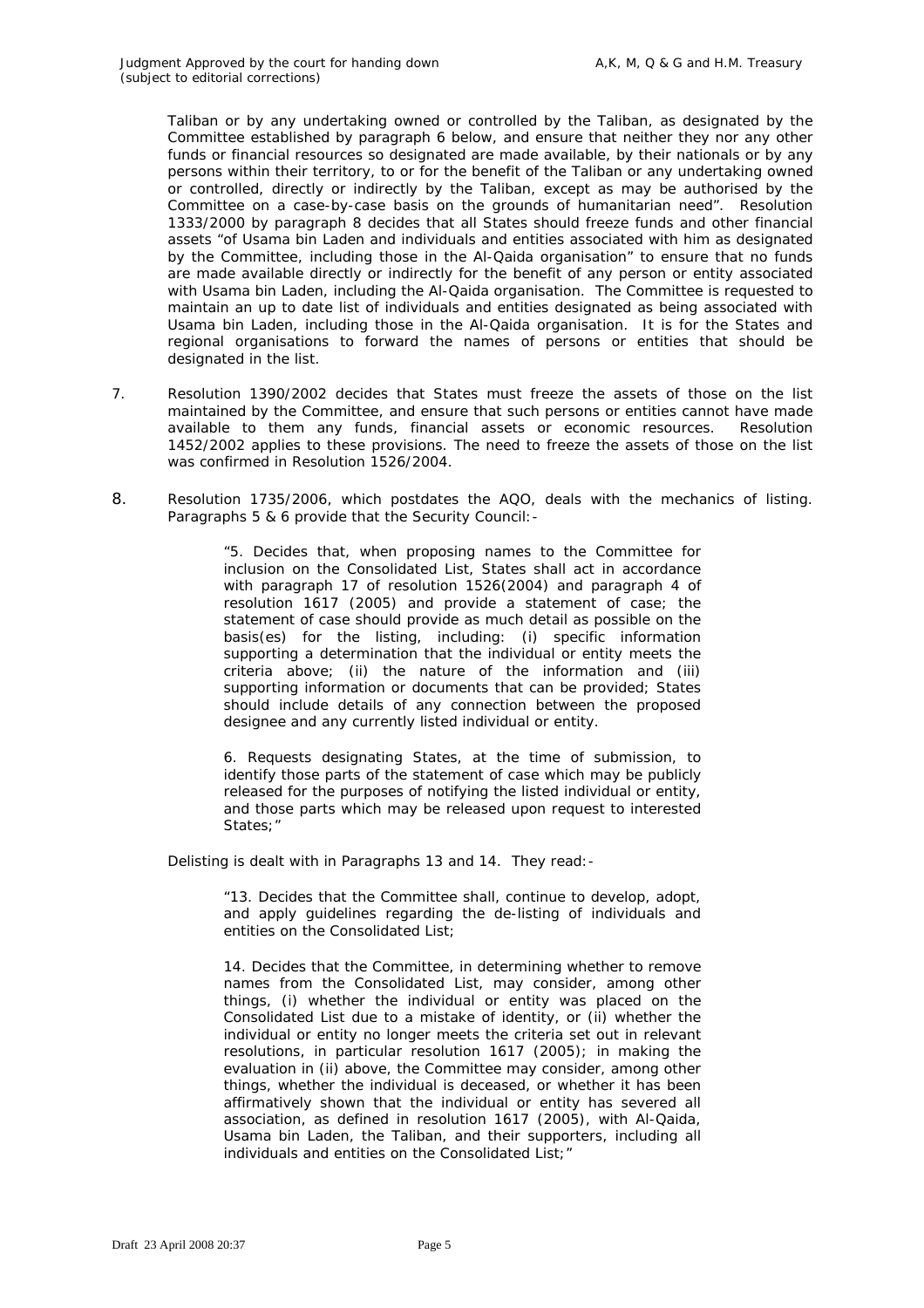9. Article 4 of the TO confers power on the Treasury to designate persons. A designated person is one who is identified in Council Decision 2006/379/EC as provided for in Article 2.3 of Regulation (EC) No. 2580/2001 or one identified in a direction made under Article 4 (Article 3). I shall deal with the EC regulation in due course, but the applicants have all been designated under Article 4. This reads:-

> "(1) Where any condition in Paragraph (2) is satisfied, the Treasury may give a direction that a person identified in the direction is designated for the purpose of this Order.

> (2) The conditions are that the Treasury have reasonable grounds for suspecting that the person is or may be –

> (a) a person who commits, attempts to commit, participates in or facilitates the commission of acts of terrorism;

(b) a person identified in the Council Decision

(c) a person owned or controlled, directly or indirectly, by a designated person, or

(d) a person acting on behalf of or at the direction of a designated person."

The relevant sub-paragraph in these cases is (a). Article 5 enables the Treasury either to publicise the designation generally or to limit publication to particular people, normally those who would be expected to have some financial involvement with the designated person and members of his family. In G's case, there has been general publication. In the other cases, only particular people have been informed (albeit complaint is made that some who have been informed are unknown to the applicant or have never had any financial dealings with him).

- 10. Article 7 prohibits any person from dealing with funds or economic resources belonging to or held by a designated person. Article 7(6) defines 'deal with' to mean:-
	- "(a) in respect of funds
		- (i) to use, alter, move, allow access to or transfer;
		- (ii) deal with in any other way that would result in any change in volume, amount, location, ownership, possession, character or destination' or
		- (iii) make any other change that would enable use, including portfolio management; and
		- (b) in respect of economic resources, use to obtain funds, goods or services in any way, including (but not limited to) by selling, hiring or mortgaging the resources."

'Economic resources' are defined in Article 2(1) to mean:-

"assets of every kind, whether tangible or intangible, moveable or unmoveable, which are not funds but can be used to obtain funds, goods or services."

Article 8(1) prohibits anyone from making 'funds, economic resources or financial services available, directly or indirectly, to or for the benefit of' a designated person. It is a criminal offence to contravene any of the prohibitions (Articles 7(3) and 8(2)). The offence carries a maximum of 7 years imprisonment on indictment or 6 months on summary conviction (Article 13(1)). The only defence available requires the defendant to show that he 'did not know and had no reasonable cause to suspect' that he was dealing with funds or economic resources contrary to Article 7(1) or that the person was designated if he was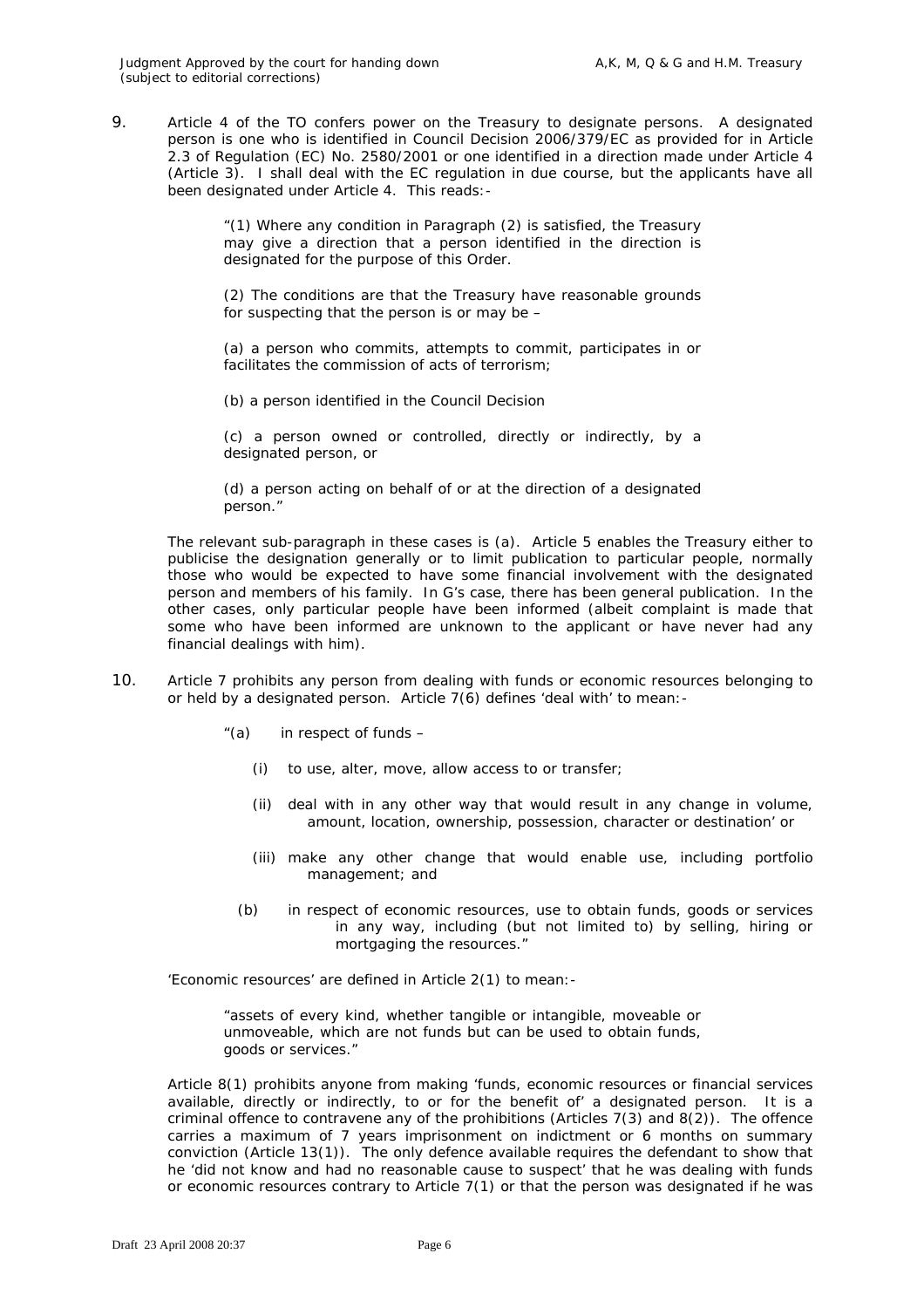acting contrary to Article 8(1). Thus the offence is one of strict liability and the potential penalty is severe.

11. The AQO is even more draconian. It provides by Article 3:-

"(1) For the purposes of this Order  $-$ 

- (a) Usama bin Laden
- (b) Any person designated by the Sanctions Committee, and
- (c) Any person identified in a direction,
- is a designated person

(2) In this Part, 'direction' (other than Articles  $4(2)(d)$  and  $5(3)(c)$ ) means a direction given by the Treasury under Article 4(1)".

Article 4(1) permits designation where the Treasury have reasonable grounds for suspecting that the person is or may be –

- "(a) Usama bin Laden
- (b) A person designated by the Sanctions Committee

(c) A person owned or controlled, directly or indirectly, by a designated person; or

(d) A person acting on behalf of or at the direction of a designated person."

- 12. The distinction between Articles  $3(1)(a)$  and  $(b)$  and  $4(2)(a)$  and  $(b)$  is that the latter applies if there is some issue whether the individual in question is listed. If he is listed and there is no doubt he is indeed that person, he is automatically designated under Article 3(1). G is listed and so is caught by Article 3(1). That is important because by Article 5(4) an application to the High Court can only be made to set aside a direction. Article 3(1) does not involve a direction. Thus there is no right to apply to the High Court in respect of the freezing of assets and the criminal offences imposed under Articles 7 and 8, which are almost identical to Articles 7 and 8 of the TO.
- 13. The relevant EU regulation is in fact (EC) No. 881/2002. This requires the freezing of assets of those designated by the UN Sanctions Committee and listed in Annex 1 to the Regulations. Commission regulation (EC) No.14/2007 added G to the list in Annex 1. Article 2 requires the freezing of his assets following the provisions in the UN Resolution and Article 2a excludes, subject to the need to inform and, for extraordinary expenses, to get the approval of the Sanctions Committee, assets required to cover basic living expenses. Article 9 provides:-

"This Regulation shall apply notwithstanding any rights conferred or obligations imposed by any international agreement signed or any contract entered into or any licence or permit granted by before the entry into force of this Regulation, (viz 28 May 2002)".

- 14. Council Regulation (EC/No.2580/2001) purports to implement UN Resolution 1373/2001, the equivalent of the TO, but does so by naming those who are covered by it on a list (Article 2(3)). None of the applicants is on the list and so none is within the purview of the Regulation.
- 15. Mr Owen, Q.C. submitted that s.1 of the 1946 Act should apply only to inter-state relations and not to sanctions to be imposed on individuals within a state. He relied on statements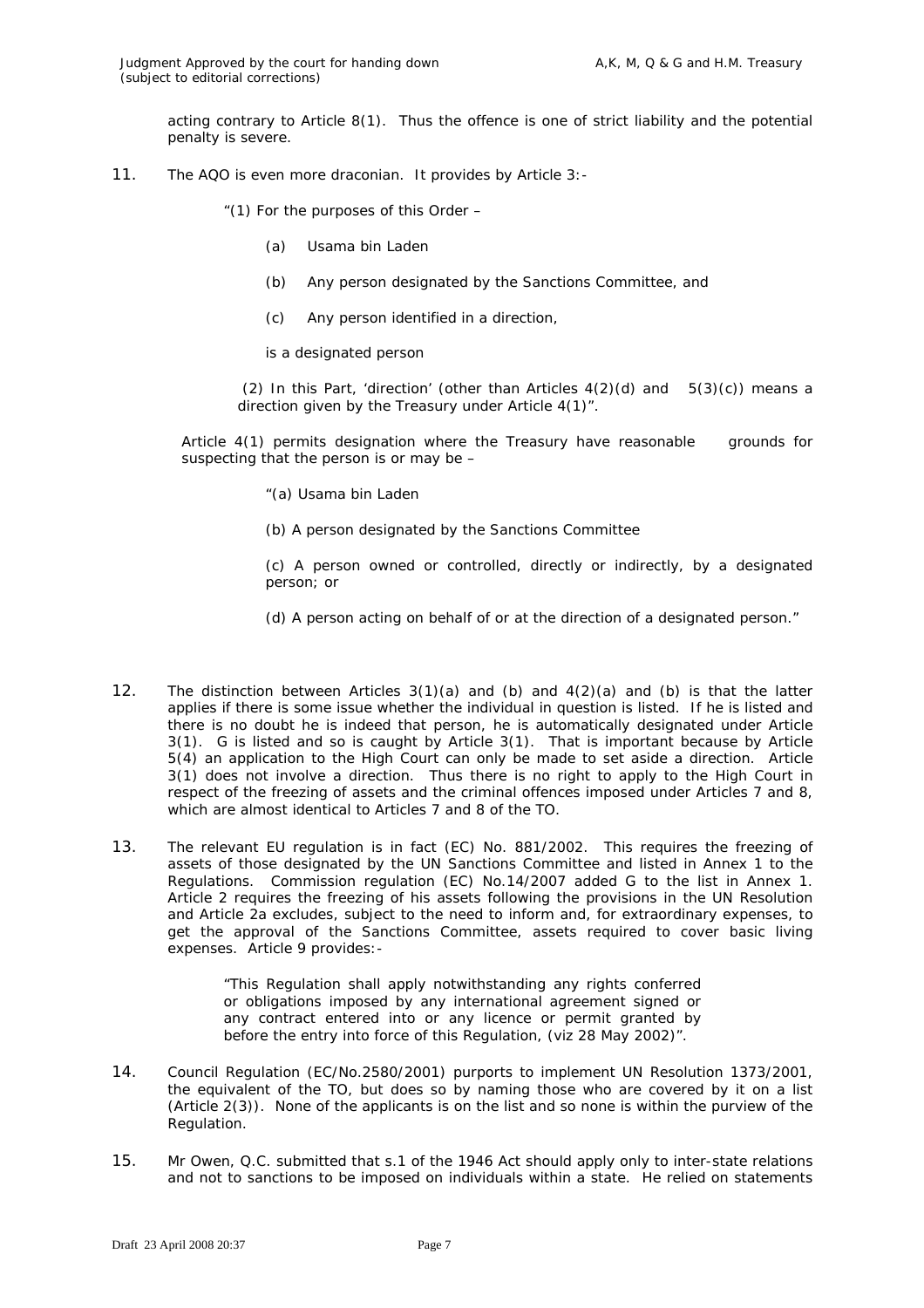in Parliament when the Bill was being considered. It may well be that no one at the time thought that Article 41 would be used against individuals, but that is nothing to the point. The Charter clearly requires Member States to take the action needed to carry out decisions of the Security Council (Article 48). The wording of s.1 of the 1946 Act is clear: it applies to any measure which the Security Council calls upon the U.K. to apply under Article 41. The resolutions in question focus on individuals and it is not nor could be suggested that they are ultra vires Article 41. It follows that, whatever may have been the belief in 1946, s.1 of the Act can apply to the Resolutions which require the freezing of the assets of those who fall within the scope of the Resolutions.

- 16. It is convenient to deal first with the arguments which are specific to the AQO. Mr Rabinder Singh, Q.C., contended that there must be implied with the Order a right to access the court at least by way of judicial review. He further submitted that, since fundamental rights were being affected, that review must include a means of challenging the factual basis upon which the freezing order was made against G. This would require the court to have power to set aside the order notwithstanding that G was on the Sanctions Committee list if on consideration of the facts it took the view that he ought not to have been listed because he was not involved in any terrorist activity. This was all the more important because there was no means whereby G could mount an effective challenge to his listing since he did not know nor was there any procedure whereby he could be informed of what material had led the Committee to list him. It is known that he was listed following information given against him by the government. Thus, without the support of the government, his chances of achieving delisting are infinitesimal.
- 17. The delisting procedure is referred to in an annexure to a statement from Mr Guthrie, the head of H.M. Treasury's Asset Freezing Unit. In a document entitled 'Guidelines of the Committee for the Conduct of its Work' delisting is dealt with at paragraph 8. The listed person may present a petition which should 'provide justification for the de-listing request, offer relevant information and request support for de-listing'. The petition can be presented either through the person's state of residence or what is called 'the focal point process'. The relevant governments, including naturally of the state in which the person resides, will be notified and asked to comment and to indicate if they recommend delisting. Any information in support of de-listing held by a government should be forwarded to the Committee and any opposition to de-listing will also be conveyed to the Committee. After 3 months, a decision will be taken and the person notified of it.
- 18. It is I think obvious that this procedure does not begin to achieve fairness for the person who is listed. Governments may have their own reasons to want to ensure that he remains on the list and there is no procedure which enables him to know the case he has to meet so that he can make meaningful representations. Nevertheless, that is what the Security Council has approved and the Resolution, which Member States are obliged to put into effect, requires the freezing of the assets of those listed. Article 103 of the Charter makes clear that the obligations under the Charter take precedence over any other international agreements. Thus human rights under the ECHR cannot prevail over the obligations set out in the Resolutions.
- 19. Mr Singh has relied on the constitutional right of access to the court, a right which cannot be taken away save by express words in a statute. An Order in Council following the exercise of the Royal Prerogative is itself amenable to judicial review. Accordingly, submits Mr Singh, albeit no right of challenge is contained in the Order, there must be such a right. He has taken me to a number of authorities in which this principle is enshrined. They include *Raymond v Honey* [1983] 1 AC1 and *R v Lord Chancellor ex p Witham* [1998] QB 575. I do not need to refer to them in any detail since Mr Crow has not challenged the proposition that the Order does not preclude a right to come to the court. He submits that, having regard to the clear words of the Resolutions, EC Regulation 881 and s.1 of the 1946 Act, the court cannot grant any relief which involves the setting aside of the freezing order, so long as G remains on the list maintained by the Sanctions Committee.
- 20. Mr Singh submits that our law shows that an order which curtails fundamental rights cannot preclude an effective judicial review. His starting point is *Re Boaler* [1915] KB 21. The issue in the case was whether the Vexatious Actions Act 1896 covered the institution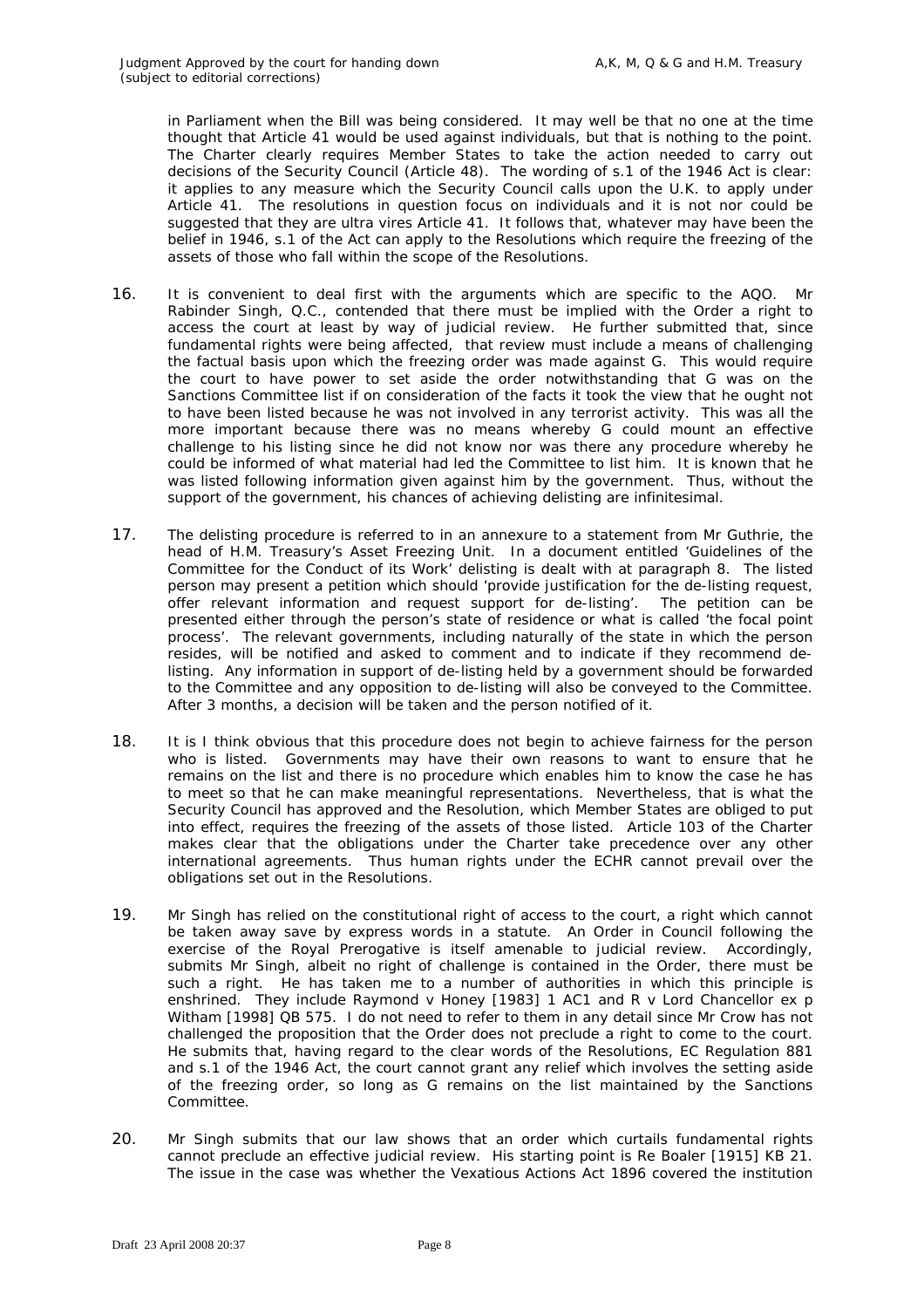of criminal proceedings. The Court of Appeal by a majority decided that it did not. In the course of his judgment, Scrutton J said this (p.39):-

"In the case of this statute the legislature clearly intends to interfere with some rights of persons, and uses words capable of extension to rights of litigation in criminal matters, but in my opinion more suitable to the subject-matter of rights of litigation in civil matters only. In my view, looking at the enacting part of the statute only, the presumption against the interference with the vital rights and liberties of the subject entitles, even compels, me to limit the words to the meaning which effects the least interference with those rights."

But at p.36 he had said:-

"The object of the court is, from the words used, construed in reference to the subject-matter in which they are used, to get at the intention of the legislature and give effect to it. When the legislature has used general words capable of a larger and a narrower meaning, those words may be restricted by innumerable presumptions all designed to give effect to the reasonable intent of the legislature."

21. In *Chester v Bateson* [1920] 1 KB 829, a regulation made under the Defence of the Realm Consolidation Act 1914 which prohibited the bringing of possession proceedings against a munitions worker without the consent of the Minister was declared to be unlawful. This grave invasion of the rights of subjects was not intended by the legislature to be accomplished by a departmental order (per Darling J at p.833). Avory J cited words of Lord Shaw of Dunfermline in *R v Halliday* [1917] A.C. 287 where he said:-

> "Whether the government has exceeded its statutory mandate is a question of ultra or intra vires such as that which is now being tried. In so far as the mandate has been exceeded, there lurk the elements of a transition to arbitrary government and therein of grave constitutional and public danger. The increasing crush of legislative effects and the convenience to the Executive of a refuge to the device of Orders in Council would increase that danger twofold were the judiciary to approach any such action by the government in a spirit of compliance rather than of independent scrutiny."

22. More recently, in *R v Secretary of State ex p Pierson* [1998] A.C. 539, Lord Browne-Wilkinson made the point at p.575D, saying:-

> "From those authorities, I think the following proposition is established. A power enacted by Parliament in general terms is not to be taken to authorise the doing of acts by the donee of the power which adversely affect the legal rights of the citizen or the basic principles on which the law of the United Kingdom is based unless the statute conferring the power makes it clear that such was the intention of Parliament."

- 23. But at the foot of p.575, he went on to make clear that it was not open to judges to quash administrative decisions on the simple ground that the decision was unfair. So here, it is clear that the Order is extremely harsh in its effect on the designated person and because of the possible criminal liability of those, including particularly his family, who may provide him with economic resources, having regard to the very wide definition given to that expression. But its harshness is not in itself a reason to interfere with it.
- 24. In *R v Home Secretary ex p Simms* [1999] 1 A.C. 69, which concerned a bar imposed by use of the Prison Rules upon a prisoner's wish to speak to a journalist in order to pursue his claim that he had been wrongly convicted, Lord Hoffmann said this (at p.131E):-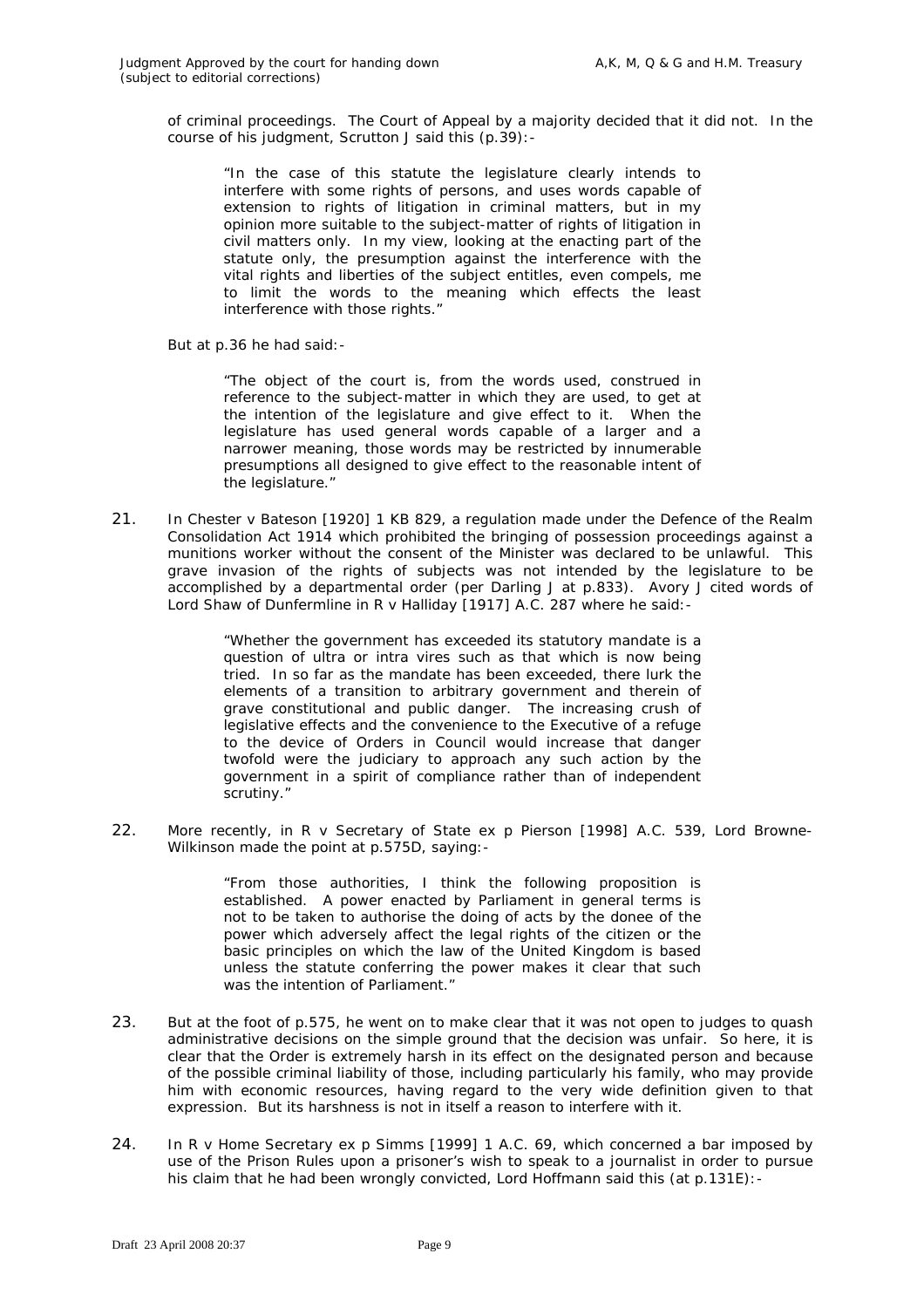"Parliamentary sovereignty means that Parliament can, if it chooses, legislate contrary to fundamental principles of human rights. The Human Rights Act will not detract from this power. The constraints upon its exercise by Parliament are ultimately political, not legal. But the principle of legality means that Parliament must squarely confront what it is doing and accept the political cost. Fundamental rights cannot be overridden by general or ambiguous words. This is because there is too great a risk that the full implications of the unqualified meaning may have passed unnoticed in the democratic process. In the absence of express language or necessary implications to the contrary, the courts therefore presume that even the most general words were intended to be subject to the basic rights of the individual. In this way, the courts of the United Kingdom, though acknowledging the sovereignty of Parliament, apply principles of constitutionality little different from those which exist in countries where the power of the legislature is expressly limited by a constitutional document."

- 25. Mr Crow has referred me to two cases in which he submits the court has allowed general words to override fundamental rights. In *Bishopgate v Maxwell* [1992] BCLC 475, the Court of Appeal decided that the legislative purpose behind ss.235 and 236 of the Insolvency Act 1986, whereby an officer of a company could be required to provide a statement giving details of his dealings with the assets of the company, barred the officer from relying on the privilege against self incrimination. It is to be noted that the decision would not have survived the Human Rights Act unless it was made clear that any answers would not be used against the officer in any criminal proceedings. The second case is *R v Lord Chancellor ex p Lightfoot* [2000] QB 597 which concerned the obligation of the applicant to pay a deposit of £250 required by the relevant Fees Order. The applicant in that case sought to present a petition so as to obtain a declaration of bankruptcy from the court but, being in debt to the tune of nearly £60,000, she could not afford the deposit. The Court of Appeal decided the case on the basis that there was no constitutional right for a debtor to petition the court to achieve his or her own bankruptcy. But Simon Brown LJ went on to consider whether, if there was such a constitutional right, the legislation overrode it. He accepted that there could be a necessary implication so that express words were not always required. He was persuaded that the history of the legislation showed that Parliament had intended that the regulation should be made as it had been. But he said, at the foot of p.627, that the more fundamental the right affected by the Regulation, the less likely it was that Parliament would have authorised its impairment and the greater would be the court's need to be satisfied that such indeed was Parliament's true intention. All that can, I think, be derived from those authorities is that it is proper to look to see whether the context in which the relevant legislation is made provides a clear indication that, even in the absence of express words, fundamental rights are overridden.
- 26. The attack on the AQO does not avail G unless he can show that he must have a right to challenge the freezing order under the EC Regulation. This question has been considered by the Court of First Instance (CFI) in *Kadi v Council of the EU* (2005) ECR 11-3353. This was an attack on Regulation 881/2002 by Mr Kadi who was on the Sanctions Committee's list and who was placed on the list maintained in the EC Regulation. Thus his funds in the Community were frozen. The CFI decided that, having regard to the primacy of the UN Charter, the EC was bound to adopt all measures to enable the Member States to fulfil their obligations under the Charter. There was no power to undertake what would amount to an indirect review of the lawfulness of the UN Resolution unless the Security Council had failed to observe the fundamental peremptory provisions of jus cogens.
- 27. The freezing of funds was not to be regarded as an arbitrary, inappropriate or disproportionate interference with the fundamental right to the enjoyment of property (see Paragraphs 234 to 252). The Court decided that the procedure as set out in the Security Council's guidelines in relation to de-listing showed that the Security Council 'intended to take account, so far as possible, of the fundamental rights of the persons entered in the Sanction Committee's list, and in particular their right to be heard' (Paragraph 265). It is, I am bound to say, difficult to see how the absence of any right to be heard, beyond submitting a petition in ignorance of the substance of the material relied on against the petitioner, can justify the conclusion reached. However, in paragraph 268, having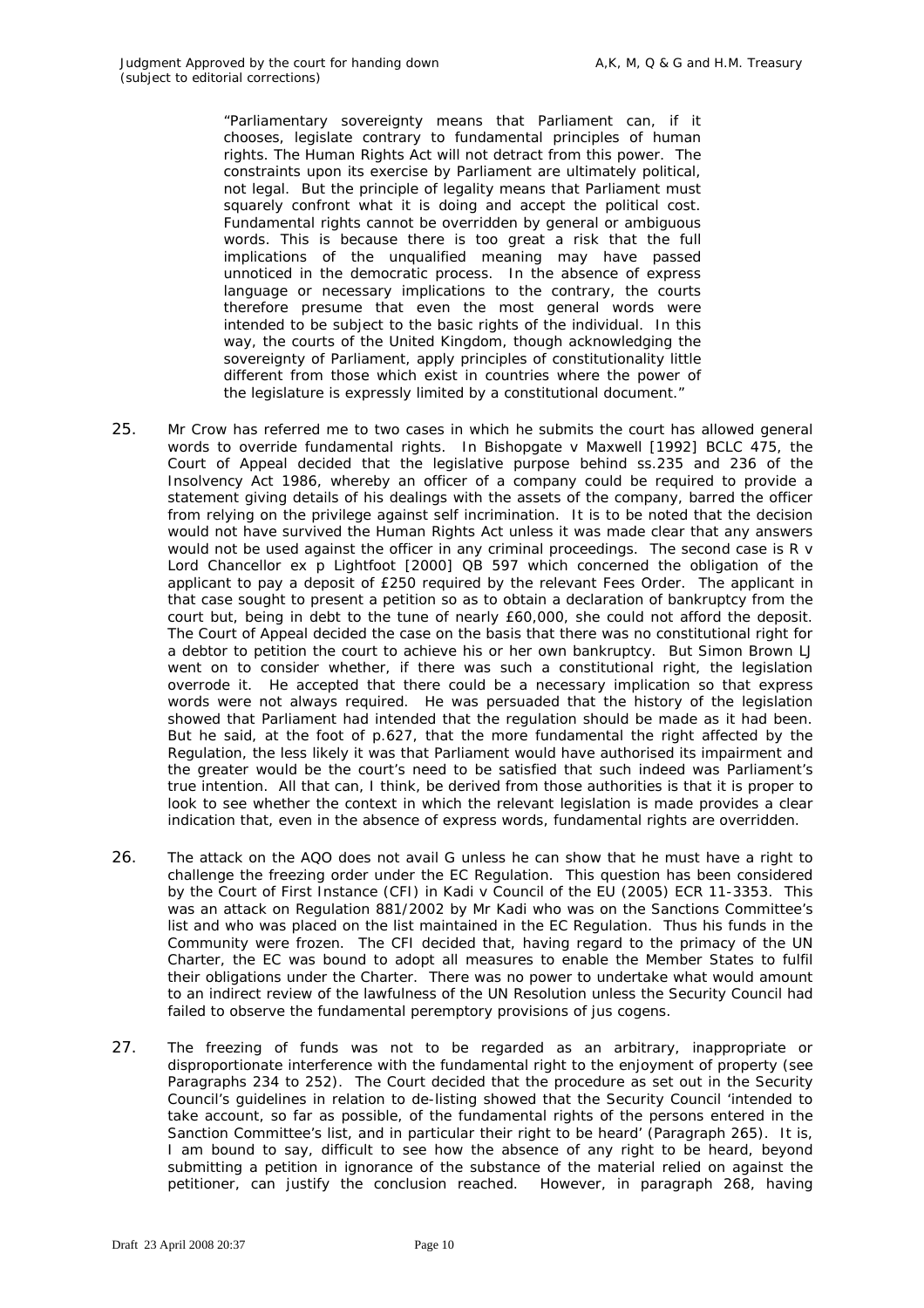recognised that the petitioner was dependent on the diplomatic protection afforded by states to their nationals, the Court decided that the restriction on the right to be heard 'is not … to be deemed improper in the light of the mandatory prescriptions of the public international order.' It went on :-

"On the contrary, with regard to the challenge to the validity of decisions ordering the freezing of funds belonging to individuals or entities suspected of contributing to the financing of international terrorism … it is normal that the right of the persons involved to be heard should be adapted to an administrative procedure on several levels .."

- 28. In Paragraph 274, the decision was that, since what was in issue was a temporary precautionary measure restricting the availability of the applicant's property, the observance of his fundamental rights did not require him to be informed of the facts and evidence adduced against him.
- 29. So far as a right of effective judicial review was concerned, the CFI took the view that the limitation of the right of access to the court was justified "both by the nature of the decisions that the Security Council is led to take under Chapter VII of the Charter … and by the legitimate objective pursued." It went on in Paragraph 289 to say:-

"In the circumstances of this case, the applicant's interest in having a court hear his case on its merits is not enough to outweigh the essential public interest in the maintenance of international peace and security in the face of a threat clearly identified by the Security Council in accordance with the Charter. In this regard, special significance must attach to the fact that, far from providing for measures for an unlimited period of application, the resolutions successively adopted by the Security Council have always provided a mechanism for re-examining whether it is appropriate to maintain those measures after 12 to 18 months have elapsed."

The time limits referred to are not, as I read the resolutions and in particular 1526/2004, necessarily of any assistance to the person listed since what is required is not a reexamination of whether he should qualify but of the sort of measures, whether more or less stringent, which are required to combat international terrorism. The CFI concluded in Paragraph 290 that the procedure for applying for de-listing constituted 'another reasonable method of affording adequate protection of the applicant's fundamental rights as recognised by jus cogens.'

30. Not surprisingly, an appeal has been lodged to the ECJ against this decision. The opinion of Advocate General Maduro was delivered on 8 January 2008: the judgment of the Court is awaited. His conclusion is that the Court should allow the appeal and annul Regulation 881/2002 because it infringes the right to be heard, the right to judicial review and the right to property. He stated that it was for the Community courts to determine the effect of international obligations within the Community legal order by reference to the conditions set by Community law (Paragraph 23). He went on thus in Paragraphs 24 and 25:-

> "24. All these cases have in common that, although the Court takes great care to respect the obligations that are incumbent on the Community by virtue of international law, it seeks, first and foremost, to preserve the constitutional framework created by the Treaty. Thus, it would be wrong to conclude that, once the Community is bound by a rule of international law, the Community Courts must bow to that rule with complete acquiescence and apply it unconditionally in the Community legal order. The relationship between international law and the Community legal order is governed by the Community legal order itself, and international law can permeate that legal order only under the conditions set by the constitutional principles of the Community.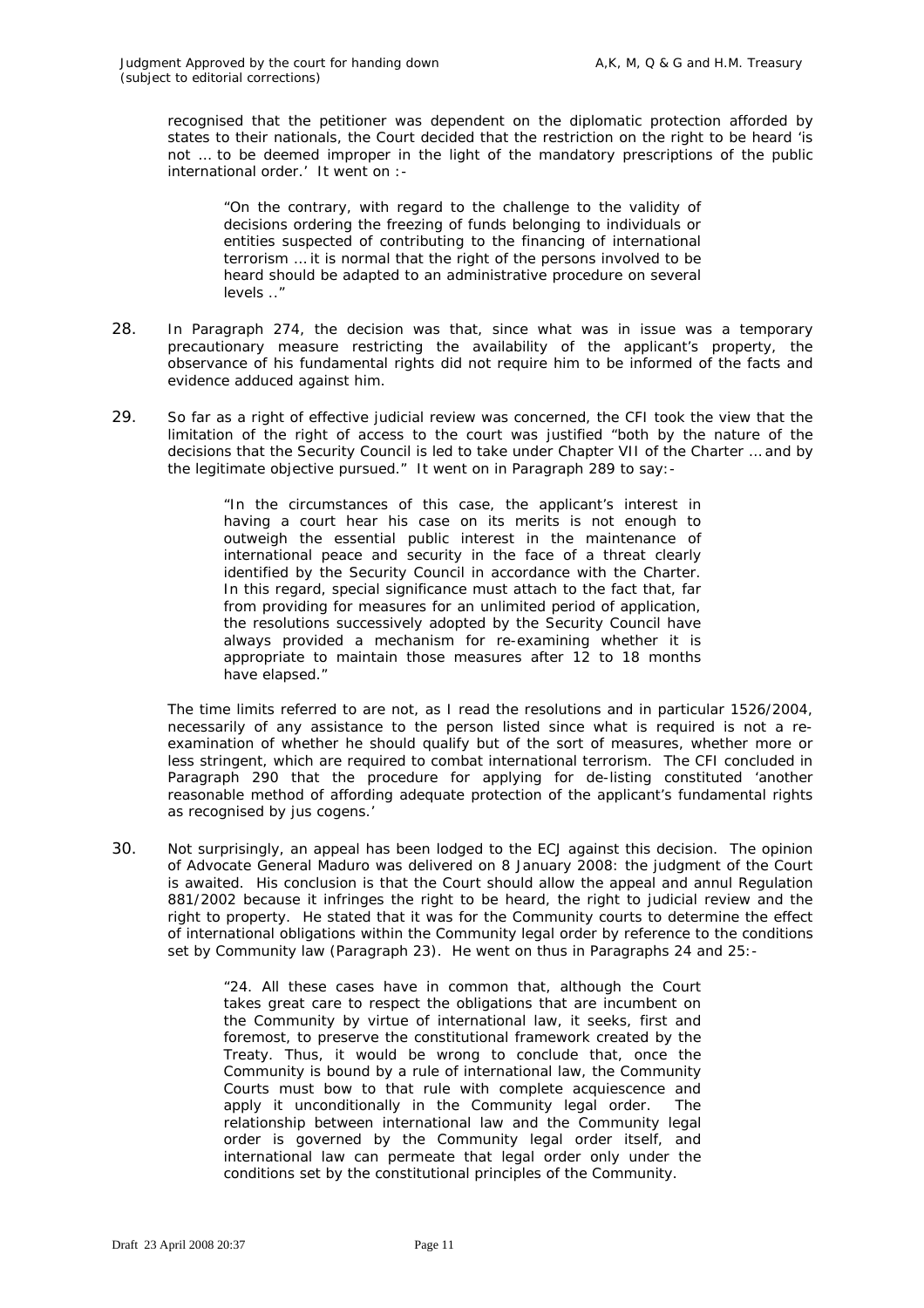25. It follows that the present appeal turns fundamentally on the following question: is there any basis in the Treaty for holding that the contested regulation is exempt from the constitutional constraints normally imposed by Community law, since it implements a sanctions regime imposed by Security Council resolutions? Or, to put it differently: does the Community legal order accord supra-constitutional status to measures that are necessary for the implementation of resolutions adopted by the Security Council?"

31. The Advocate General stated in Paragraphs 34 and 35 as follows:-

"34. The implication that the present case concerns a 'political question', in respect of which even the most humble degree of judicial interference would be inappropriate, is, in my view, untenable. The claim that a measure is necessary for the maintenance of international peace and security cannot operate so as to silence the general principles of Community law and deprive individuals of their fundamental rights. This does not detract from the importance of the interest in maintaining international peace and security; it simply means the duty of the courts to assess the lawfulness of measures that may conflict with other interests that are equally of great importance and with the protection of which the courts are entrusted. As Justice Murphy rightly stated in his dissenting opinion in the *Korematsu* case of the United States Supreme Court:

"Like other claims conflicting with the asserted constitutional rights of the individual [that] claim must subject itself to the judicial process of having its reasonableness determined and its conflicts with other interests reconciled. What are the allowable limits of [discretion], and whether or not they have been overstepped in a particular case, are judicial questions".

35. Certainly, extraordinary circumstances may justify restrictions on individual freedom that would be unacceptable under normal conditions. However, that should not induce us to say that 'there are cases in which a veil should be drawn for a while over liberty, as it was customary to cover the statues of the gods'. Nor does it mean, as the United Kingdom submits, that judicial review in those cases should be only 'of the most marginal kind'. On the contrary, when the risks to public security are believed to be extraordinarily high, the pressure is particularly strong to take measures that disregard individual rights, especially in respect of individuals who have little or no access to the political process. Therefore, in those instances, the courts should fulfil their duty to uphold the rule of law with increased vigilance. Thus, the same circumstances that may justify exceptional restrictions on fundamental rights also require the courts to ascertain carefully whether those restrictions go beyond what is necessary. As I shall discuss below, the Court must verify whether the claim that extraordinarily high security risks exist is substantiated and it must ensure that the measures adopted strike a proper balance between the nature of the security risk and the extent to which these measures encroach upon the fundamental rights of individuals."

32. Since the right to be heard and the right to effective judicial review constituted fundamental rights forming part of the general principles of Community law and those rights, particularly that to effective judicial review, were removed because of the lack of any genuine and effective mechanism to challenge listing, the applicants' claim must succeed. Mr Singh submits with force that that approach applies equally to domestic law. The requirement that there should be an effective right to be heard has recently been confirmed in the terrorism context by the decision of the House of Lords in *Secretary of*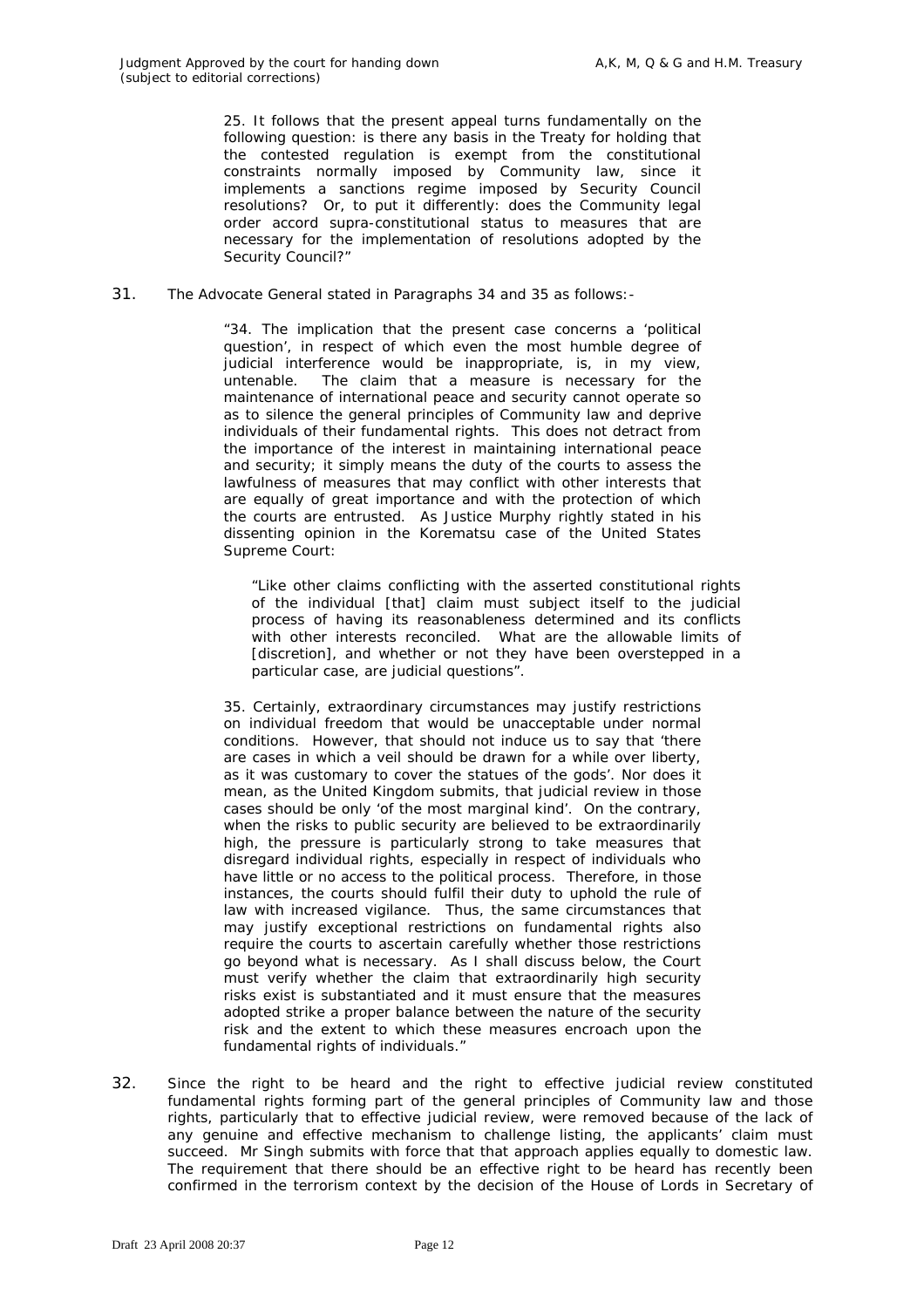*State for the Home Department v MB* [2007] 3 W.L.R. 681. Thus the acceptance of the Advocate General's views would inevitably lead to the quashing of the AQO.

- 33. The decision of the Advocate General is no more than an opinion to which a domestic court is entitled to have regard. But at present the only decision of a court is that of the CFI which, unless reviewed, determines the relevant EC law. In domestic law terms, I have to have regard to the obligation to apply the Resolutions of the Security Council which is absolute and which takes precedence over all other international obligations. The applicants submit that fundamental principles of domestic law are not within Article 103 since they are not 'obligations under any other international treaty'. These fundamental rights are not conferred only by Article 6 of the ECHR but are rights which have for long existed under Common Law.
- 34. In *R(Al-Jeddah) v Defence Secretary* [2008] 2 W.L.R. 31, the House of Lords considered whether internment of a British Citizen in Iraq pursuant to a Security Council resolution permitting such internment if it was 'necessary for imperative reasons of security' overrode the rights conferred by Article 5 of the ECHR. Lord Bingham in Paragraph 33 drew attention to the possibility that the Security Council could adopt resolutions couched in mandatory terms in which case Article 25 of the Charter bound Member States to comply with them. But he accepted that, while maintenance of international peace and security is a fundamental purpose of the UN, so too is the promotion of respect for human rights. In Paragraph 39, Lord Bingham dealt with the means whereby the clash between the power or duty to detain on the express authority of the Security Council and the fundamental human right enshrined in Article 5 of the ECHR can be reconciled. He said this:-

"There is in my opinion only one way in which they can be reconciled: by ruling that the U.K. may lawfully, where it is necessary for imperative reasons of security, exercise the power to detain authorised by [the relevant resolutions], but must ensure that the detainee's rights under Article 5 are not infringed to any greater extent than is inherent in such detention."

This reasoning is clearly applicable to the inevitable breaches of property rights and infringement of Article 8 rights resulting from the freezing orders.

35. Lord Carswell in Paragraph 136 stated:-

"I would emphasise … that that power [viz: to detain] has to be exercised in such a way as to minimise the infringements of the detainees' rights under Article 5(1) …"

- 36. Much as I would like to, I do not think I can go as far as the Advocate General in *Kadi*. These cases concern the means whereby the freezing orders necessarily resulting from the listing under the AQO or the application of Paragraph 1(c) of Resolution 1373/2001 under the TO are put into effect. Article 25 of the Charter obliges the U.K. to freeze the assets of a person listed by the UN Committee and so the shortcomings in the procedure to challenge such listing cannot of themselves constitute a bar to freezing. Thus any right to challenge the factual basis for listing has to recognise that obstacle. Nevertheless, there is in my judgment a real practical benefit that can be afforded to the listed person by the ability of this court to consider the facts and to judge whether the necessary threshold has been met. If on considering all relevant material the court concluded that there was not evidence to justify listing, that conclusion would bind the Government to pursue a delisting application to the Security Council. It follows that I reject the approach of the Government recorded by the Advocate General in *Kadi* at paragraph 35 that judicial review 'should be only of the most marginal kind'. Mr Crow in the course of argument accepted – or rather, he was not instructed to oppose – the view I expressed that there should be a power in the court to decide whether the basis for listing existed which would then bind the Government to support de-listing.
- 37. However, for reasons which will become clear, this does not save the AQO. Counsel for the applicants have submitted that the means used to apply the obligations imposed by the UN Resolutions is unlawful. Parliament has been bypassed by use of Orders in Council.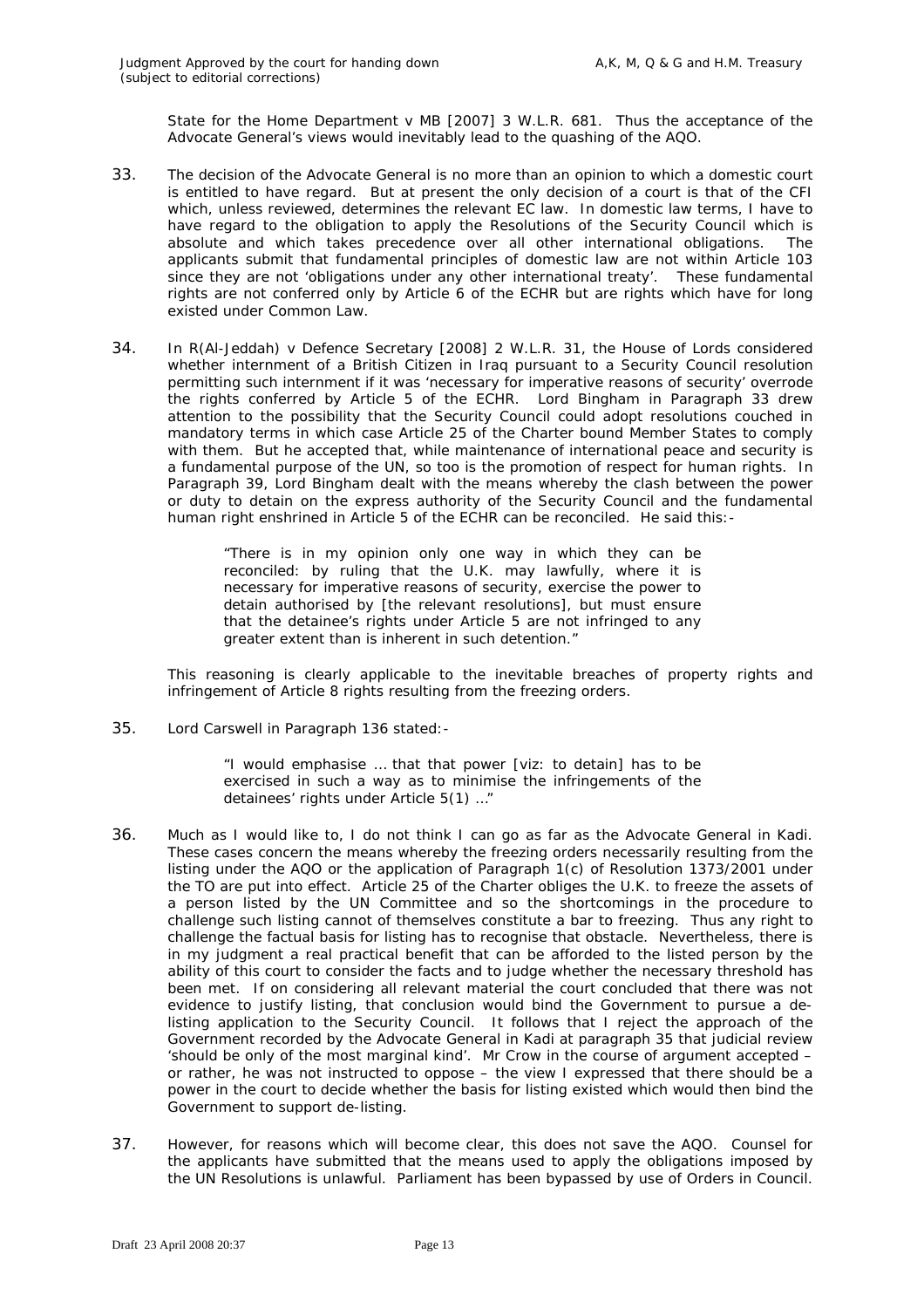But in deciding the appropriate way in which the obligations should be applied and in particular in creating the criminal offences set out in the Orders it was necessary that Parliamentary approval should be obtained. Those submissions are in my judgment entirely persuasive.

- 38. The obligation to apply the Resolutions necessarily involves consideration of how that can be achieved. Since there is a breach of fundamental rights, the application must involve the least possible interference with such rights. Parliament can of course decide what measures are needed and can go as far as it considers necessary to achieve the avoidance of funds being made available for terrorist purposes. The purpose of the UN Resolution is to ensure so far as possible that funds are not made available to assist terrorism by placing constraints on the ability of those who are involved in terrorist activities or who support such activities to provide funds for them.
- 39. S.1 of the 1946 Act enables an Order in Council to be used rather than legislation to be put through Parliament only where it appears to Her Majesty that it is 'necessary and expedient' for enabling the measure to be effectively applied to do so. Thus it is in my judgment necessary, if Parliament is not to be involved, that the Order in Council goes no further than to apply what the Resolution requires. Paragraph 1(c) of Resolution 1373/2001 requires the freezing of financial assets or economic resources of "persons who commit, or attempt to commit, terrorist acts or participate in or facilitate the commission of terrorist acts". The TO confers power to designate where the Treasury have "reasonable grounds for suspecting that the person is or *may be* a person who commits etc".
- 40. The threshold is thus a very low one. While I can see the force of an argument that reasonable suspicion may suffice (and it is to be noted that both the CFI and the Advocate General use the word) to implement the requirement of Paragraph 1(c) of 1373/2001, it is impossible to see how the test could properly be as low as reasonable suspicion that a person may be a person who commits etc. I do not accept - indeed the applicants do not argue – that it is to be limited to those who are proved by conviction to be committing or attempting to commit acts of terrorism. But it is impossible to see how the test applied in the TO can constitute a necessary means of applying the resolution. Mr Crow submits that it is expedient, which has a wider meaning. In *R(Gillan) v Commissioner of Metropolitan Police* [2006] 2 A.C. 307, the distinction between necessary and expedient was considered in the context of powers of random search conferred by s.44 of the Terrorism Act 2000. Lord Bingham at paragraph 14 said that Parliament had used the word deliberately recognising that the powers were desirable in the interest of combating terrorism. But Lord Bingham drew attention to the close regulation of the exercise of the statutory power. There is no such regulation here and I do not accept that the extension to those who are suspected of possible involvement is properly within the scope of what is authorised by s.1 of the 1946 Act.
- 41. There is another cogent reason for saying that it is not expedient. It is rightly accepted by Mr Crow that the TO in terms and the AQO through judicial review allows consideration of whether the person affected is on the facts properly within the test to be applied. This means that all material must be available to the court, whether closed or open. I have some experience both as an ex-chairman of SIAC and in considering Control Orders cases of the evidence upon which reliance is placed by the Security Services and so available to the Treasury. This will usually – in my experience invariably – include intercept material. Section 17 of the Regulation of Investigatory Powers Act 2000 (RIPA) excludes such evidence from any legal proceedings. Exceptions to this exclusionary rule are contained in s.18, but they do not extend to applications or judicial review claims against orders made under the TO or the AQO. Thus the court is disabled from considering such material. This means that a fair and just consideration of the question whether the individual applicant is one who should be subjected to an order is likely to be impossible in most cases. Fairness works for the Crown as it does for the applicant. Thus the Treasury will be unable to rely on inculpatory intercept material just as the applicant will be unable to rely on exculpatory intercept material. This cannot be in the interests of justice or indeed of ensuring that the right people are made subject to these orders. Thus it is in my view impossible to say that the use of an Order in Council is expedient unless it can provide an exception to s.17 of RIPA. It cannot nor does it purport to do so.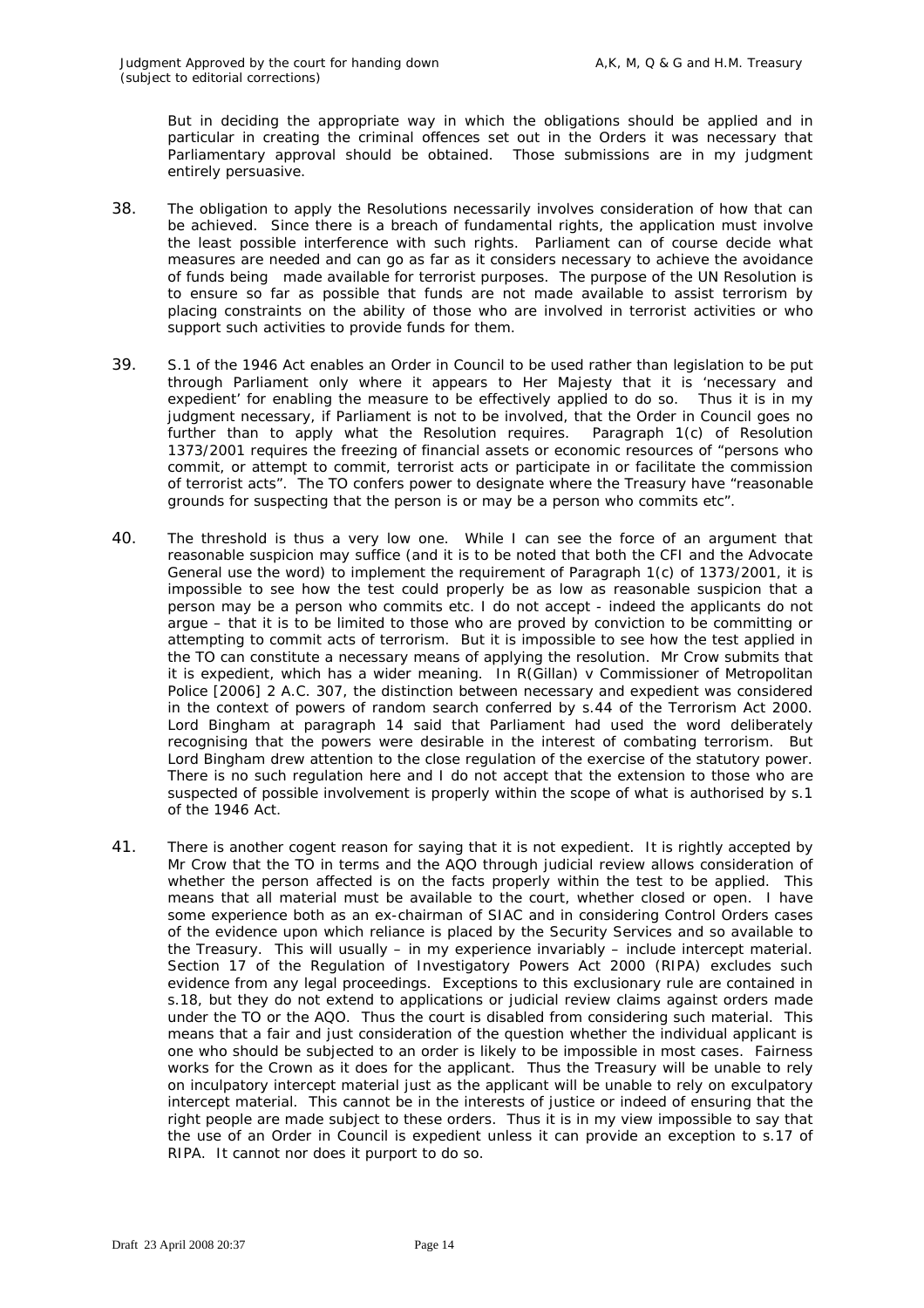- 42. It is submitted that the orders are unlawful in establishing criminal offences which go far beyond what is reasonably required and offend against the principle of legal certainty. The very wide definition of economic resources makes it impossible for members of the family of the designated person in particular to know whether they are committing an offence or a licence is needed. Article 8(1) of the TO applies to any asset which could in theory be used to obtain funds. The solicitor for the applicants A, K and M was concerned to ascertain on their families' behalf what could and could not be provided without the need for a licence and I gather that those in the Treasury who have to deal with those matters have had to consider whether licences should be granted on more than 50 occasions. A specific query arose, and it is a good illustration of the absurdity which can result, in relation to the loan of a car to an applicant to enable him to go to the supermarket to get the family's groceries. After some delay, the Treasury (in my view wrongly) decided that a licence was needed. The car was an economic resource and could be used to obtain or deliver goods or services. This was only resolved by the Treasury after seeking ministerial consideration. Similar concerns have been raised in relation to an Oyster card to enable the applicant to travel and any borrowing of items for any purpose. Since the possible penalty on conviction is severe, the concerns are understandable and the effect on the applicant and his family, whose human rights are also in issue, is serious.
- 43. In *Norris v USA* [2008] UKHL 16, the House of Lords has recently considered the principle of legal certainty in the context of criminal offences. *Norris* was an extradition case. A question before their Lordships was whether price fixing was a common law offence. They decided it was not and it would be wrong in principle to decide that it was. The Appellate Committee in a report which comprised its composite opinion said this at paragraphs 53 and 54:-

"53. In *R v Rimmington* [2006] 1 A.C. 459, Para 33 Lord Bingham of Cornhill said that there were two "guiding principles" relevant in that case, namely:

"no one should be punished under a law unless it is sufficiently clear and certain to enable him to know what conduct is forbidden before he does it; and no one should be punished for any act which was not clearly and ascertainably punishable when the act was done".

As he went on to say in the next paragraph, those principles are "entirely consistent with Article 7(1) of the European Convention". At paragraph 35, he discussed a number of decisions of the Strasbourg Court on the topic, which established that, while "absolute certainty is unattainable, and might entail excessive rigidity", and "some degree of vagueness is inevitable" particularly in common law systems, "the law-making function of the courts must remain within reasonable limits".

54. In *R v Jones (Margaret)* [2007] 1 A.C. 136, Lord Bingham took the matter a little further when he identified, at Paragraph 29

"what has become an important democratic principle in this country: that it is for those representing the people of the country in Parliament, not the executive and not the judges, to decide what conduct should be treated as lying so far outside the bounds of what is acceptable in our society as to attract criminal penalties. One would need very compelling reasons for departing from that principle".

Lord Hoffmann said much the same at Paragraph 60."

Those observations are pertinent in considering whether the offences created under the Orders offend against the principle of legal certainty.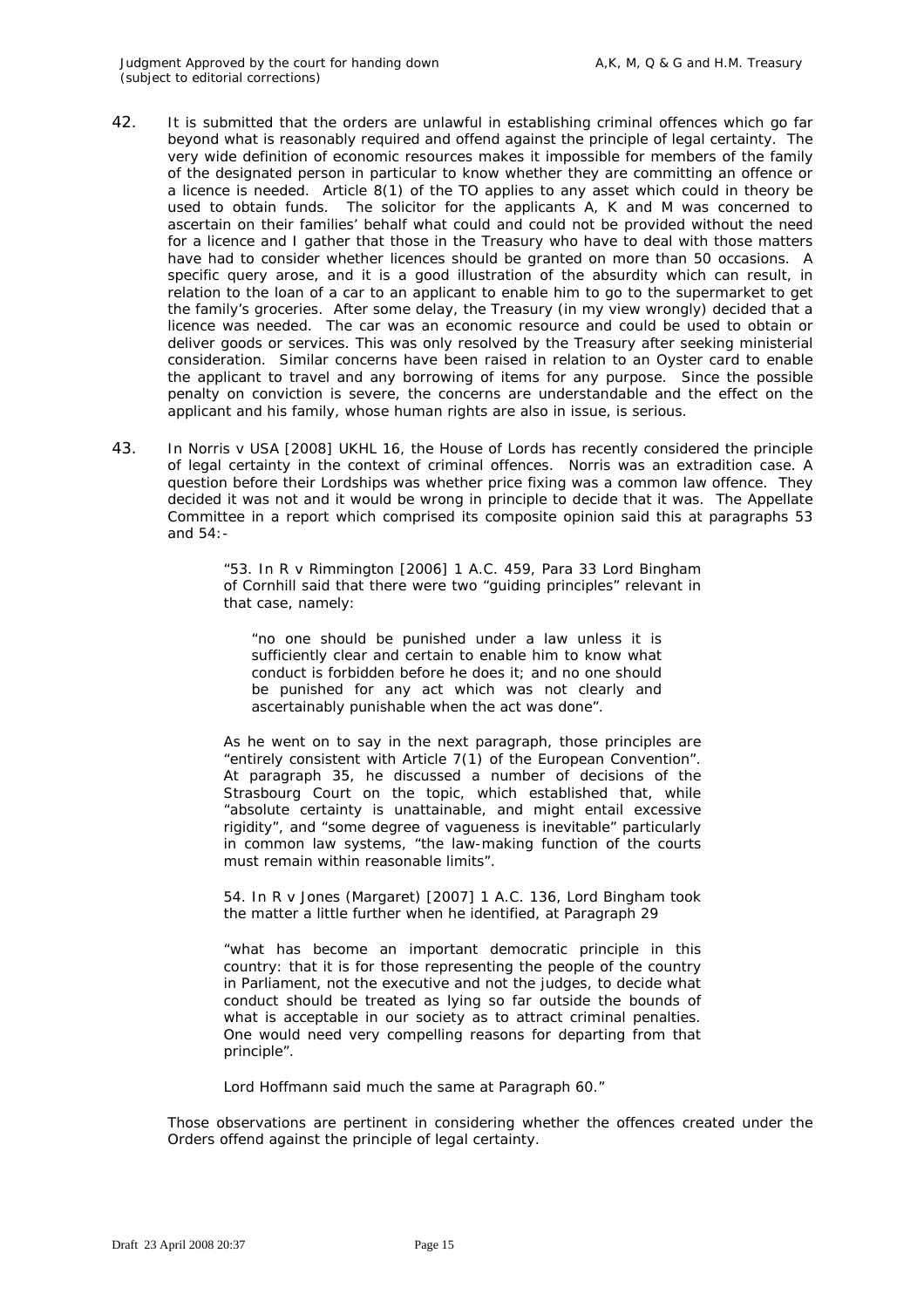44. *R v Jones* [2007] 1 A.C. 136, concerned the meaning to be attached to 'offence' within the meaning of s.68(2) of the Criminal Justice and Public Order Act 1994 in relation to convictions for acts of civil disobedience by opponents of the Iraq war at military institutions. At paragraph 28, Lord Bingham said:-

> " … [T]here now exists no power in the courts to create new criminal offences, as decided by a unanimous House in *Knuller v Director of Public Prosecutions* [1973] A.C. 435 … Statute is now the sole source of new criminal offences."

In Paragraph 62, Lord Hoffmann said this, in the context of incorporating new crimes in international law:-

"New domestic offences should in my opinion be debated in Parliament, defined in a statute and come into force on a prescribed date. They should not creep into existence as a result of an international consensus to which only the executive of this country is a party."

45. I recognise that this dictum relates to offences which international bodies consider should exist. And Mr Crow submits that s.1 of the 1946 Act gives express power to provide for the trial and punishment of persons offending against any Order. But the principle of maximum certainty (as identified by Professor Ashworth in his Principles of Criminal Law at p.24 et seq) requires that a citizen must be able to have an adequate indication of the legal rules applicable. That follows from the decision of the ECtHR in *Sunday Times v U.K.*  (1979) EHRR 245 at paragraph 49. On p.76, Professor Ashworth states:-

> "… [A] person's ability to know of the existence and extent of a rule is fundamental: respect for a citizen as a rational autonomous individual and as a person with social and political duties requires fair warning of the criminal law's provisions and no undue difficulty in ascertaining them."

- 46. The purpose of asset freezing is to ensure that funds are not made available for terrorist purposes. Thus any criminal liability which could fall on those who make any assets available to a designated person should depend on whether it was or ought to have been known to the supplier that the asset in question could result in funds being available for terrorist purposes. That at the very least seems to me to be an appropriate limitation on criminal liability. How the requirements of the Sanctions Committee should be put into law is, as it seems to me, having regard to the principles to which I have referred a matter for Parliamentary consideration. Thus I am satisfied that neither Order in Council represents a necessary or expedient means of giving effect to the obligations imposed by the Committee.
- 47. A further attack is made in that no procedure is set out to deal with the inevitable reliance on closed material. It is said by Mr Crow that there is no reason why the Court should not sanction the use of special advocates: it has that power in the exercise of its inherent jurisdiction: see *R(Roberts) v Parole Board* [2005] 2 A.C. 738. It is to be noted that as long ago as October 2006, the then Economic Secretary to the Treasury said, in connection with the TO on the day it was made:-

"The Treasury has agreed … to use closed source evidence in asset freezing cases where there are strong operational reasons to impose a freeze, but insufficient open source evidence available. The use of closed source material will be subject to proper judicial safeguards. The Government intend to put in place a special advocates procedure to ensure that appeals and reviews in these cases can be heard on a fair and consistent basis."

That was 18 months ago. There is no such procedure in force. It is not for the court to devise a procedure particularly as it cannot deal with the constraints imposed by RIPA and there are resource considerations in the use of special advocates. *Roberts* case related to